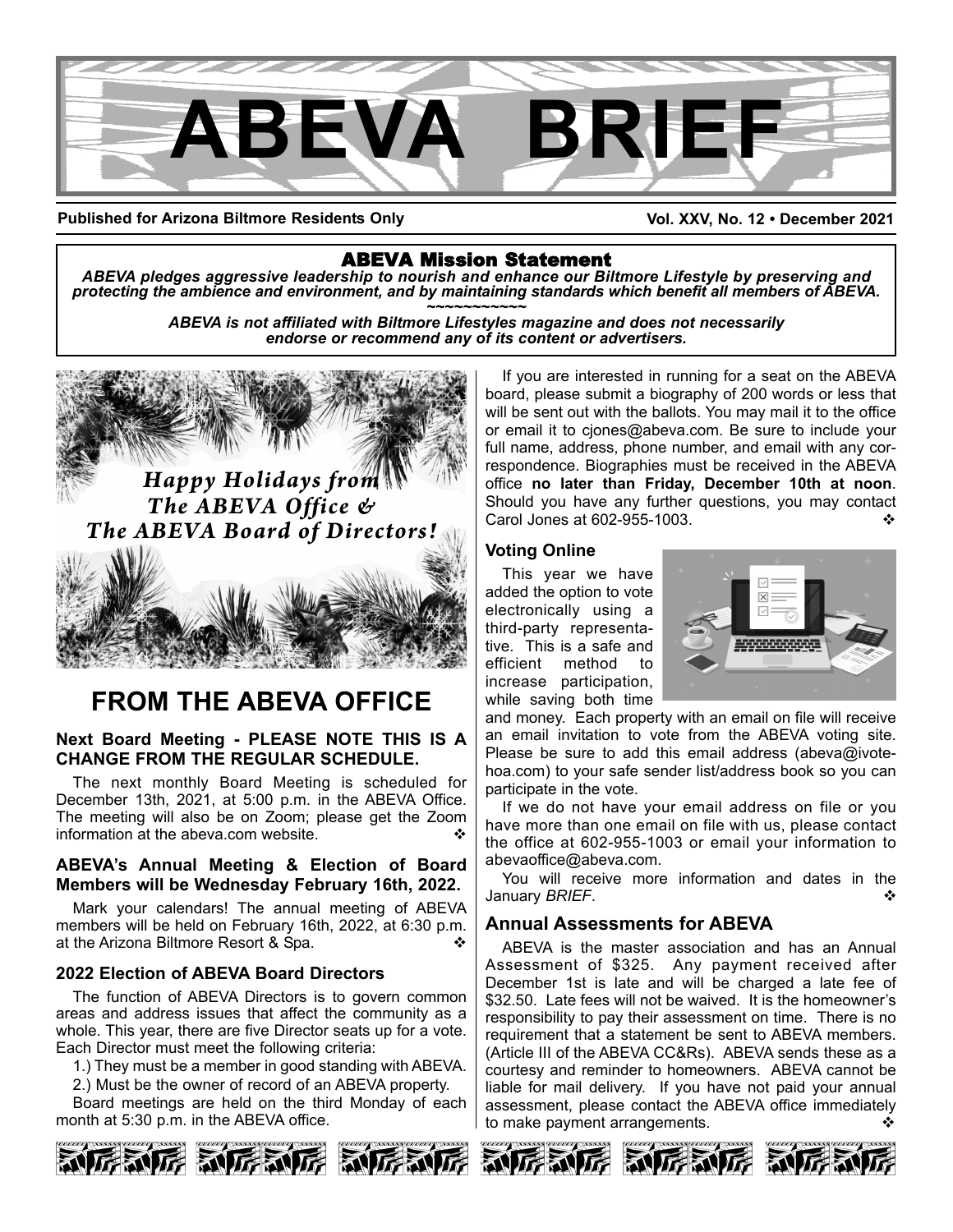





You may review the full collection policy at the ABEVA.com website; below is a quick summary of the policy.

- 1. Assessment (First Notice) mailed out by October 1st, Assessment payment is late if postmarked after November 30th.
- 2. Late fees of 10% applied December 1st.
- 3. First Delinquency Notice sent on or about the second week in December; \$20 fee applied to the ledger.
- 4. Second Delinquency Notice sent on or about 1st week of January; \$100 collection fee applied to the ledger.
- 5. Third Delinquency Notice sent on or about 2nd week of February; \$100 collection fee applied to the ledger.
- 6. If an account remains delinquent by the 2nd week in March a lien will be filed; a \$300 lien fee applied to the ledger.
- 7. At any time in this process, the account may be turned over to the Association's legal counsel for collection actions. v

### **Beautification Committee Update**

The Beautification Committee recently met with the Landscape Architect, Greey Pickett, to review the revised entrance renovations. Many elements were removed from the original renderings to meet a \$1mm budget. As a reminder, the \$1mm will be funded from ABEVA's excess reserves.

The revised renderings will be posted to the Beautification Tab on the ABEVA website https://abeva.com.

The Committee voted and unanimously approved the revisions and will propose that the Board move forward with the project at the December Board Meeting.

The Committee also listened to research and information pertaining to changing the name of Thunderbird Trail to Biltmore Estates. The Committee voted unanimously to approve the name change and will propose the same in the December Board Meeting.

#### *Your ABEVA Beautification Committee members are:*

*Bill McKay (Chair), Meridian, Wes Balmer Greens IV, Garnet Harding, Biltmore Greens, Will Hawking, Taliverde, John Lynch, Village On The Lakes, and Keith Mishkin,*  $Taliverde.$ 

## **SECURITY**

We live in a generally safe area, but homeowners must exercise vigilance to keep it that way. Lock doors, set your security alarm and light your yard (ideally with motion detector lights). Do not be lulled into a false sense of security if you live in a gated community. Criminals have jumped over walls, and many know gate codes.

Report all suspicious people, vehicles, or activities to Crime Stop at 602-262-6151 or call 911 if it is an emergency. Also, please make sure to let the ABEVA patrol know about any reported incidents.

| Name of Incident                   | <b>Total Incidents</b>   |
|------------------------------------|--------------------------|
| <b>ABANDONED VEHICLE</b>           | 1                        |
| <b>ALARM</b>                       | 1                        |
| <b>COLLISION</b>                   | 1                        |
| <b>DAMAGE TO PROPERTY</b>          | 6                        |
| <b>DISORDERLY CONDUCT</b>          | 1                        |
| <b>DOOR NOT SECURE</b>             | 3                        |
| <b>GARAGE DOOR OPEN</b>            | 65                       |
| <b>GATE</b>                        | 10                       |
| <b>INJURY TO PERSON</b>            | 1                        |
| <b>JUNK, LITTER AND DEBRIS</b>     | 5                        |
| <b>LANDSCAPING</b>                 | 26                       |
| <b>LIGHTS OUT</b>                  | 3                        |
| <b>LOST &amp; FOUND</b>            | 2                        |
| <b>LOUD NOISE</b>                  | 2                        |
| <b>OTHER</b>                       | 6                        |
| <b>PACKAGE FOUND</b>               | 1                        |
| PARKING VIOLATION                  | 187                      |
| <b>POLICE - FIRE - EMS ON SITE</b> | 4                        |
| <b>POLICE ON SITE</b>              | 1                        |
| <b>SOLICITATION</b>                | 1                        |
| <b>SUSPICIOUS PERSON</b>           | 6                        |
| <b>SUSPICIOUS VEHICLE</b>          | 2                        |
| THEFT                              | $\overline{1}$           |
| TRESPASSING                        | 15                       |
| <b>WATER</b>                       | 5                        |
| <b>WILDLIFE</b>                    | $\overline{\mathcal{L}}$ |
| <b>TOTAL REPORTS:</b>              | 358                      |

### Biltmore Sprites

Have you ever wondered about the statues at the entrance of the Biltmore at Thunderbird Trail and 24th Street? They are called "Sprites" and have a long history. They were originally designed in 1913 by Frank Lloyd Wright and constructed in 1914 for the Midway Gardens entertainment facility on Chicago's South Side near the University of Chicago area. The area was the amusement section of the Columbian Exposition twenty years earlier at Chicago's 1893 World Fair. Wright intended to bring culture to Chicago and to elevate the Sans Souci



beer-garden establishment in the Midway Gardens. The area had a large established German clientele, and the Sprites were traditional German adornments. Wright contributed the idea to "abstract" them into a more geometric cubistic art form which was popular at the time.

The complex declined into a common beer garden within two years of its opening. Then with the advent of Prohibition in 1920, the building was converted for other uses until its demise in 1929. October 10th, 1929, the once historic site, Midway Gardens, was demolished, and the rubble bulldozed into Lake Michigan to be used as a break wall. A testament to Wright's design, the building was so solidly constructed that tearing it down sent two wrecking companies into bankruptcy. The company that finally took it down still lost a considerable amount of money on the job.

After the demolition, the Sprites were thought to be lost forever. Then sometime after WW II, word reached Taliesin, that several of the Sprites were saved and were lying in





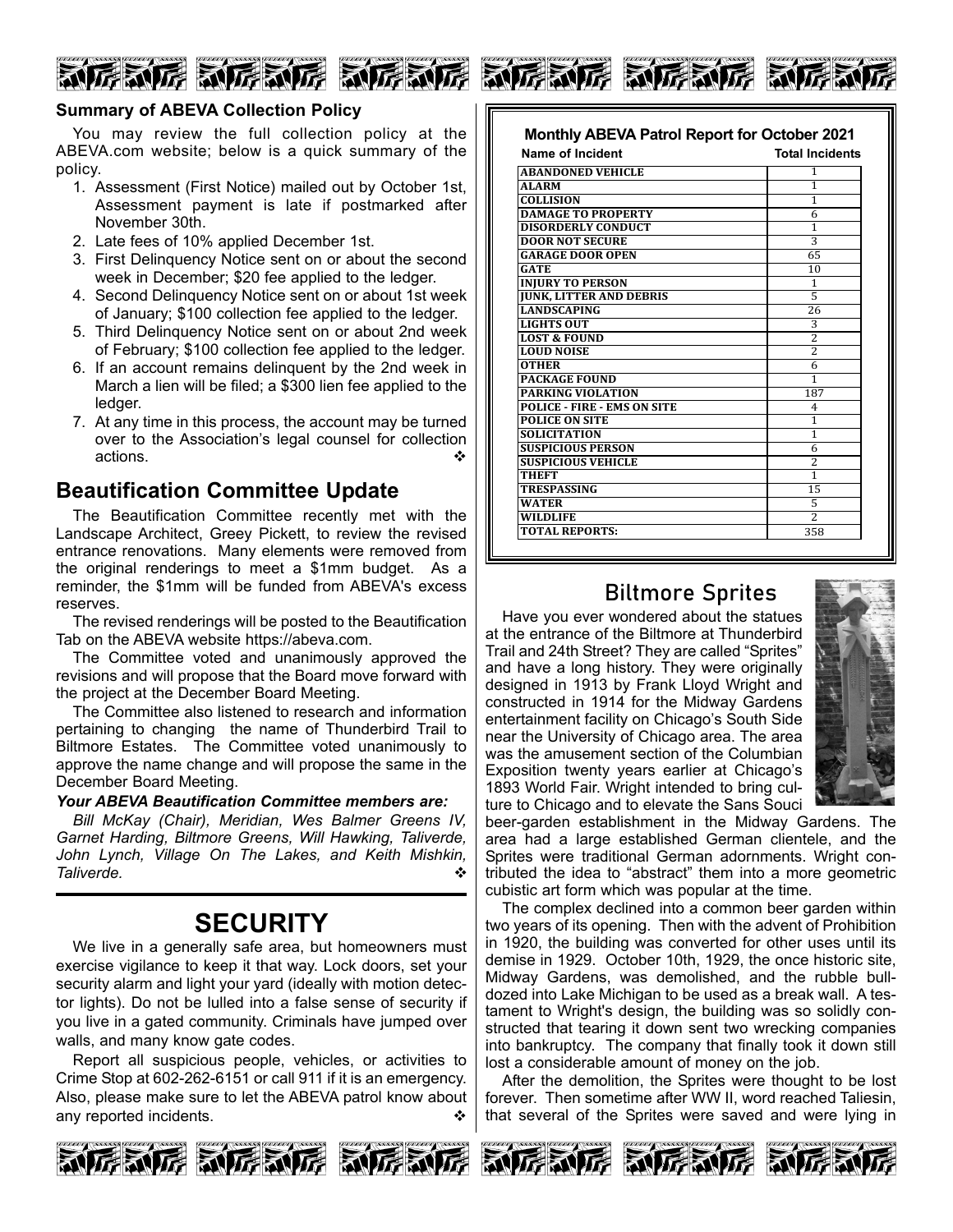

pieces in a farm field in Wisconsin. A member of the Midway Gardens wrecking crew either rescued the Sprites from the lake or snatched them before they were destroyed. For years they had lain in the farm field until Taliesin recovered the three damaged Sprites in 1954.

In 1980, Mrs. Wright built a garden at Taliesin West and had the Sprites shipped to Phoenix. Upon completion of the restoration and recasting work on the Sprites, Taliesin Associated Architects donated eight Sprites, each standing six feet tall and weighing 450 pounds to the Arizona Biltmore Resort in October of 1985 and are now the "Biltmore Sprites." v

### **SPECIAL OFFERS AND EVENTS Biltmore Ladies Lunch Bunch**

Calling all Women who live in one of the Biltmore Subdivisions to the Monthly Biltmore Ladies Lunch Bunch (BLLB) Luncheon! BLLB meets the 2nd Thursday of the month at 11:45 a.m. at Frank and Albert's Restaurant's Atrium Room for fun, food, friendship and just a casual time to get to know your neighbors! The next luncheon is Thursday, December 9th. It's BYOM (bring your own money), and RSVP's are needed to help the restaurant out. Please contact Carla Hancock at CHancock@BayEq.com or 602-350-1351 to give your RSVP or if you have any questions. All are welcome!

### **Arizona Biltmore Golf Club News**

We hope to see you at the Arizona Biltmore Golf Club and The Adobe Restaurant during the holiday season. Here are just a few of happenings at the Club.

**Holiday Gift Cards:** Share the gift of golf this holiday season with an Arizona Biltmore Golf Club Gift Card. Available in \$50, \$100 or any value you choose, gift cards can be used for rounds of golf, practice range balls, golf shop merchandise and more. Some restrictions do apply. Stop by the golf shop or visit www.azbiltmoregc.com and click-on the "Buy A Gift Card" icon for more information or to purchase.

**Book Your Holiday Party:** Time is running out to schedule your holiday party. Make the entire Adobe patio yours for a work or family holiday party. Call or email Matt Vega for details at 602-468-9160 or myega@jdmgolf.com.

**Are You A Rewards Member?** Did you know Biltmore Rewards Members automatically save on greens fees just for signing up? Its free and easy to become a Rewards Member – either download the Arizona Biltmore Golf Club App and signup there or sign-up in the golf shop.

**Adobe Happy Hour:** Enjoy Happy Hour drink specials at The Adobe Restaurant. Specials begin at 3:00 p.m. and go until close. Draft specials include \$4 Barn Brew, \$4 Bud Light, \$4 Domestic Cans, and \$5 Seasonal Craft Selection; Wine Specials include \$5 House White/Red and Bubbles; and all Craft Cocktails are \$8.

**Golf Clinics and Lessons:** From adult golfers just taking up the game and juniors learning the fundamentals, to golfers who want to break 100, 90, 80 or even 70, Tina Tombs is here to help with weekly golf clinics and lessons. Learn more and sign up for all classes and programs at www.tinatombsgolf.com.

**Adobe Curbside Takeout:** The Adobe Restaurant continues to offer curbside takeout service from 8:00 a.m. to 3:00 p.m. daily. The takeout menu offers a full menu of favorites, plus beer, wine and soft drinks are available. To view The Adobe Restaurant's Takeout Menu, visit www.theadoberestaurant.com and click the menu button. To place an order, call 602-468-9160.

**Everyday Specials at The Arizona Biltmore Golf Club:** The Arizona Biltmore Golf Club offers great ways to play and save:

- w **Sunday Family Day:** Kids under 17 play free with a paying adult after 1:00 p.m. (1 child per adult 21yr or older).
- w **Lunch Break Special:** Enjoy a hot dog, a drink, and a bucket of practice balls for just \$15.

For more information, to book a golf tee time, corporate lunch or private function, visit www.azbiltmoregc.com or www.theadoberestaurant.com.









**Steve Helm, President Will Hawking, Vice President Mark Monserez, Secretary Judith Shafkind, Treasurer Wes Balmer, Director Garnet Harding, Director John Lynch, Director Bill McKay, Director Keith Mishkin, Director**

### **ABEVA Office Information**

**2525 East Arizona Biltmore Circle, Building D, Ste. 145 Phoenix, Arizona 85016 Hours Mon.-Fri. 8:30 am-5 pm 602-955-1003 phone 602-955-1144 fax Carol Jones Executive Director cjones@abeva.com**

**Roving Patrol: 602-369-4776 Police Dept. Non-Emergency: 602-262-6151**

#### **Website Information**

Please visit the website at www.abeva.com. There is a link to pay your annual assessment. You can download many ABEVA documents; CC&Rs, Parking Permission, Architectural Request Form, and more. You may also read board minutes and<br>the AREVA Brief online the *ABEVA Brief* online.

### **Handy Contacts**

City of Phoenix Back-Washing 602.256.3190 Dead Animal Pick-up 602.262.6791 Dog Catcher 602.506.7387 Snake Control 480.894.1625 Fish & Game 602.942.3000 SRP Outages 602.236.8811 Water Department 602.262.6251 Water Department (after hours) 602.261.8000